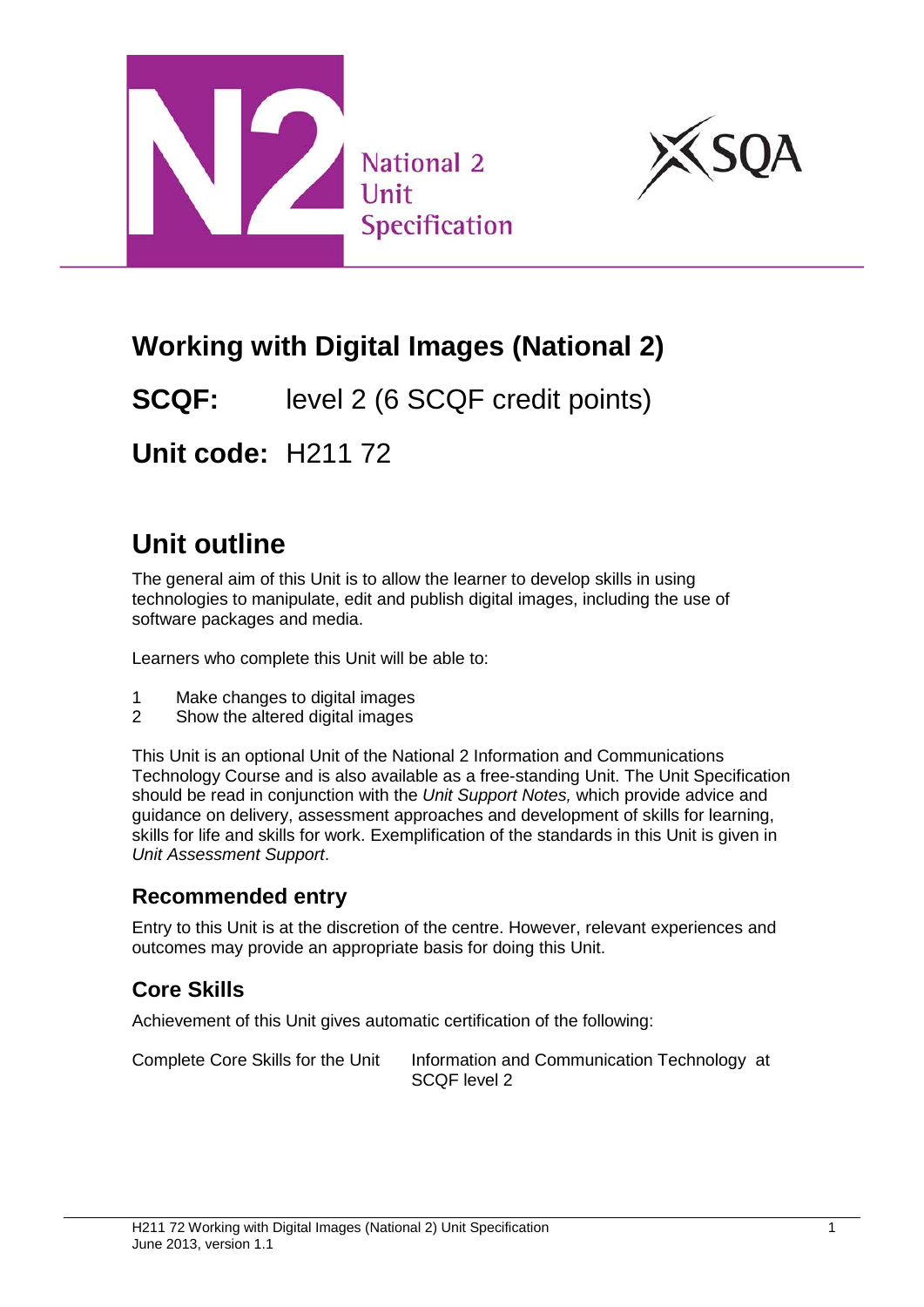



### **Equality and inclusion**

This Unit Specification has been designed to ensure that there are no unnecessary barriers to learning or assessment. The individual needs of learners should be taken into account when planning learning experiences, selecting assessment methods or considering alternative evidence. For further information, please refer to the *Unit Support Notes.*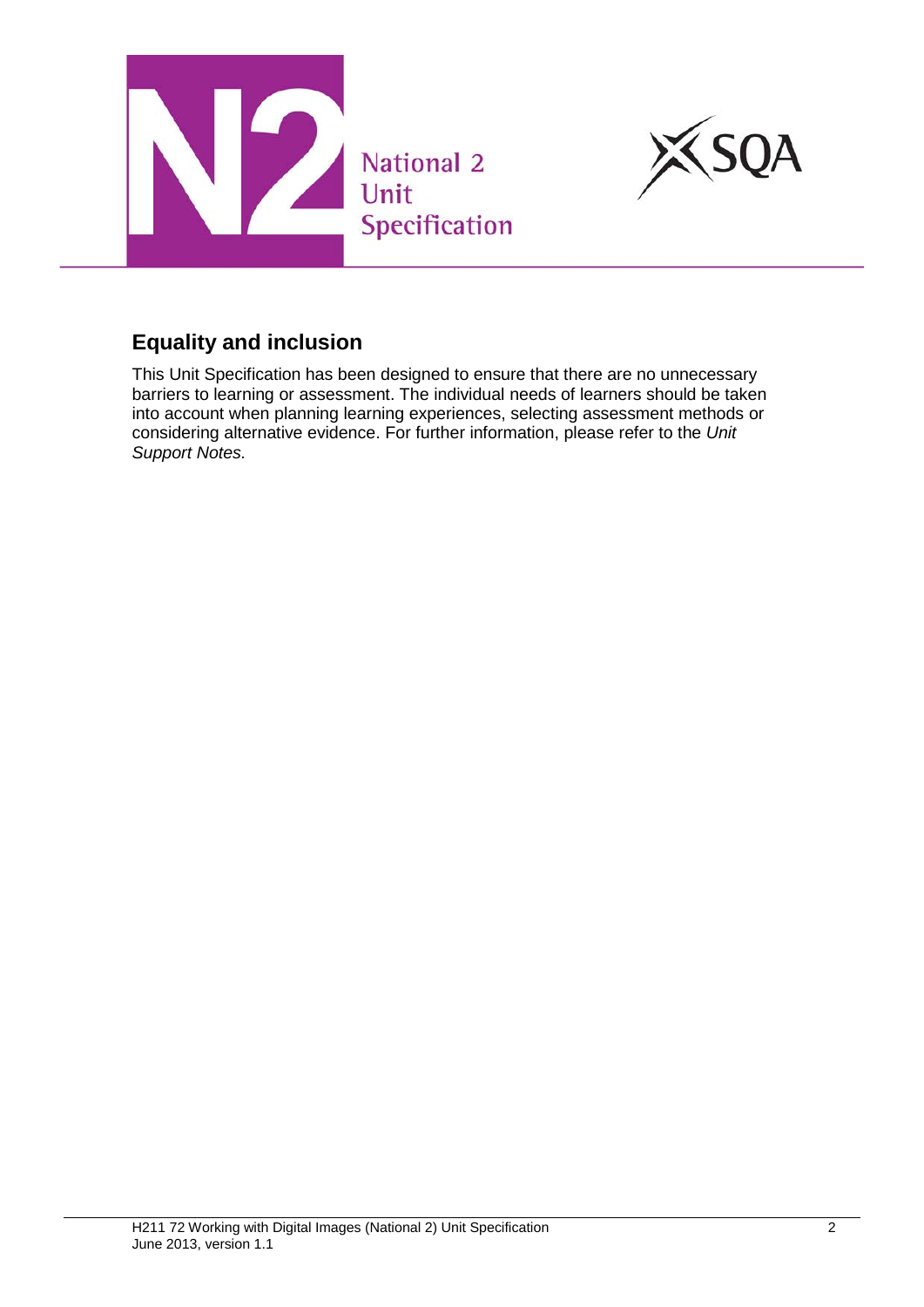# **Standards**

## **Outcomes and assessment standards**

### **Outcome 1**

The learner will:

#### **1 Make changes to digital images by:**

- 1.1 Opening the software application
- 1.2 Selecting digital images
- 1.3 Making alterations to the selected digital images
- 1.4 Saving the changed digital images in an appropriate format
- 1.5 Following correct procedures to close the application

### **Outcome 2**

The learner will:

#### **2 Show the altered digital images by:**

- 2.1 Opening the software application
- 2.2 Retrieving the digital images
- 2.3 Checking the digital images are ready to be shown
- 2.4 Showing the digital images
- 2.5 Following correct procedures to close the application

## **Evidence Requirements for the Unit**

Assessors should use their professional judgement, subject knowledge and experience, and understanding of their learners, to determine the most appropriate ways to generate evidence and the conditions and contexts in which they are used.

Evidence may be presented for individual Outcomes or it may be gathered for the Unit as a whole through integrating assessment in one single activity. If the latter approach is used, it must be clear how the evidence covers each Outcome.

It is expected that learners will receive support to achieve the Outcomes of this Unit.

Evidence can be presented in a variety of formats, such as written, oral, or pictorial, and may be gathered using the learner's usual means of communication.

Exemplification of assessment is provided in *Unit Assessment Support*. Advice and guidance on possible approaches to assessment is provided in the *Unit Support Notes.*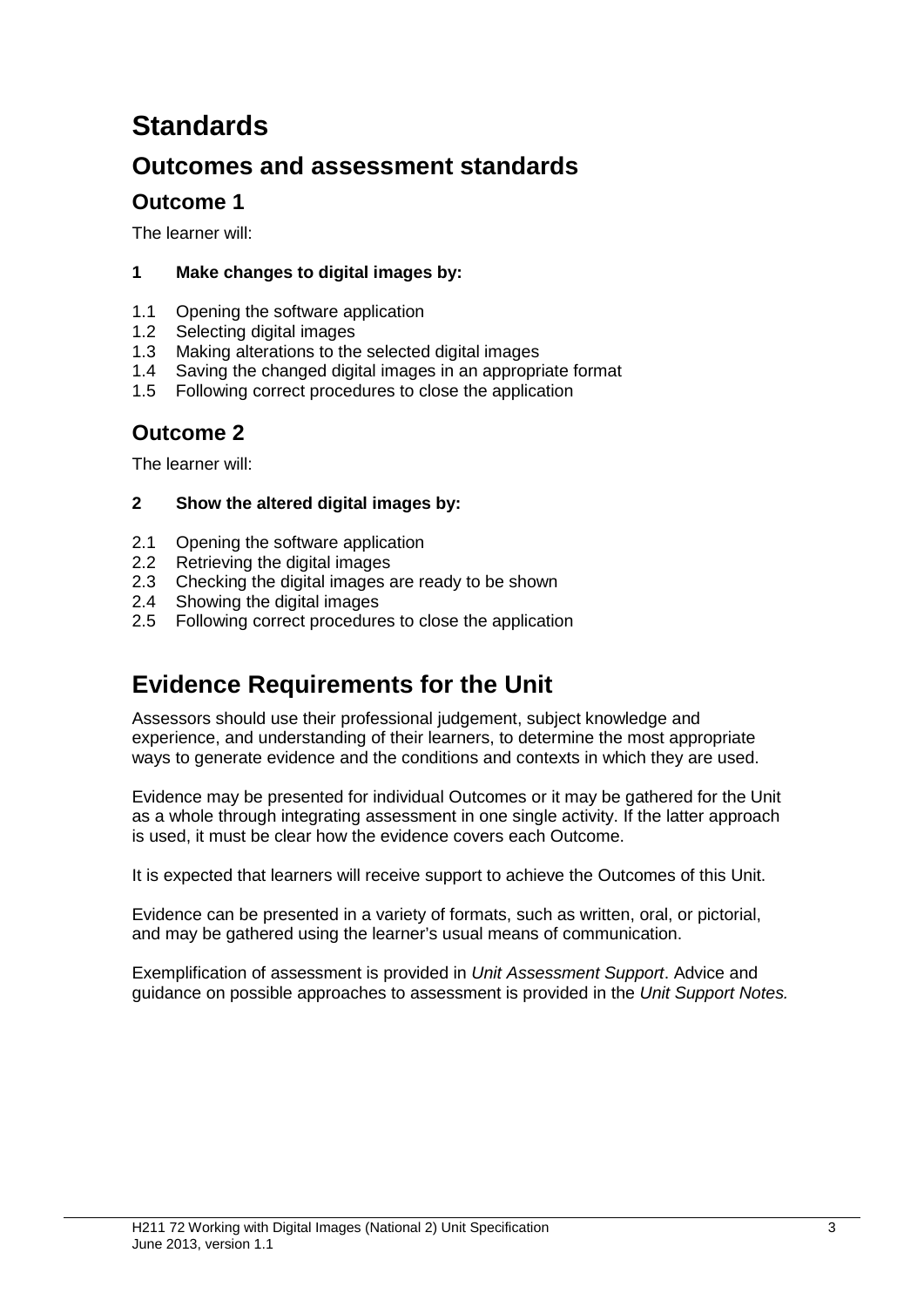## **Development of skills for learning, skills for life and skills for work**

It is expected that learners will develop broad, generic skills through this Unit. The skills that learners will be expected to improve on and develop through the Unit are based on SQA's *Skills Framework: Skills for Learning, Skills for Life and Skills for Work* and drawn from the main skills areas listed below. These must be built into the Unit where there are appropriate opportunities.

#### **4 Employability, enterprise and citizenship**

4.2 Information and communication technology

#### **5 Thinking skills**

- 5.1 Remembering
- 5.3 Applying
- 5.5 Creating

Amplification of these is given in SQA's *Skills Framework: Skills for Learning, Skills for Life and Skills for Work.* The level of these skills should be at the same SCQF level as the Unit and be consistent with the SCQF level descriptor. Further information on building in skills for learning, skills for life and skills for work is given in the *Unit Support Notes.*

Employability, enterprise and citizenship skills shown in this National Unit provide automatic certification of Core Skill: Information and Communication Technology at SCQF level 2.